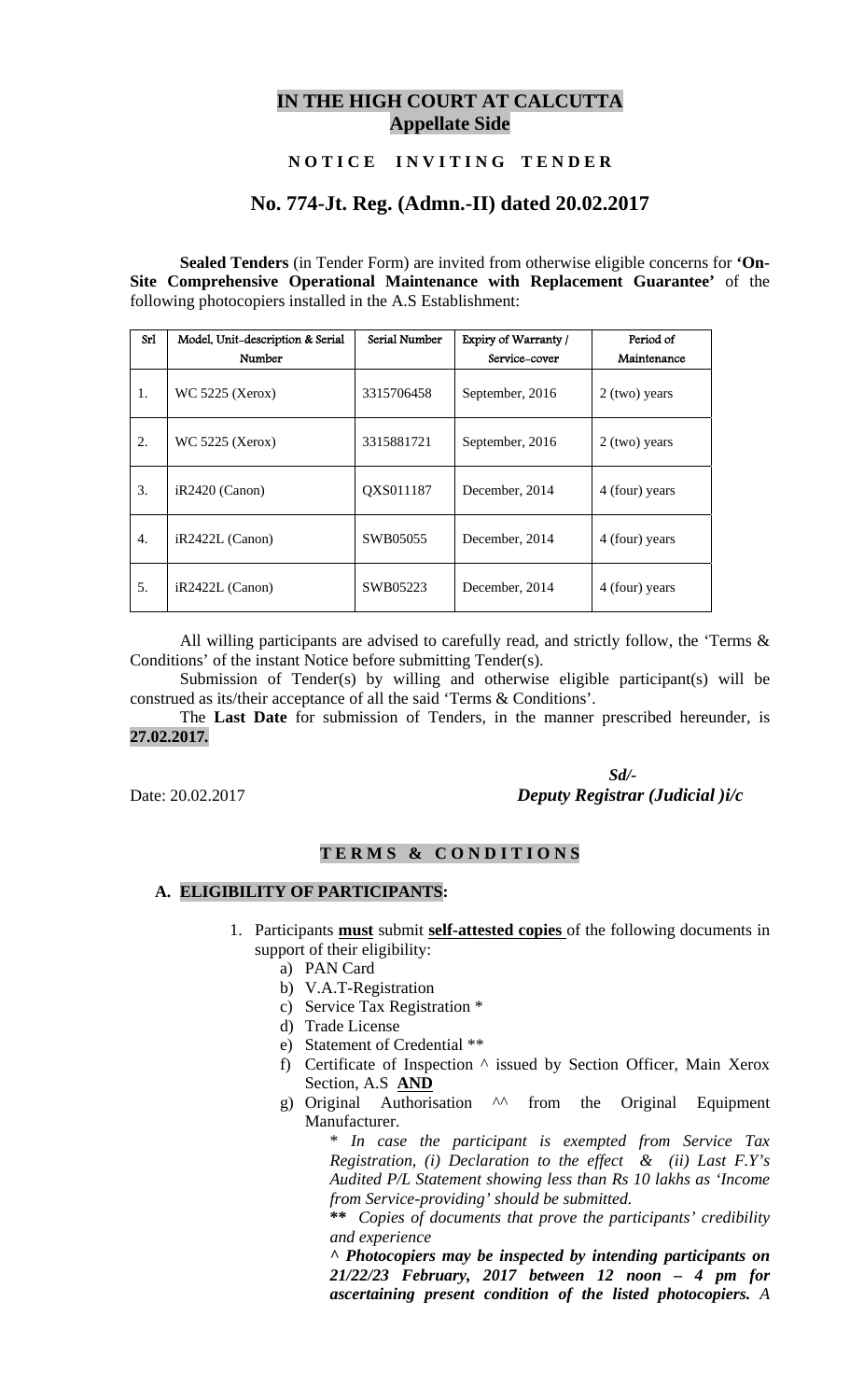*Certificate of Inspection should be obtained from the S.O (Main Xerox Section).* 

*^^ The copy of Authorisation is submitted, such copy must be self-attested and validated also by competent official of the O.E.M concerned.* 

#### **B. SUBMISSION OF TENDER:**

**1.** Participants must submit their Tenders in Two Parts (in two envelopes) to the office of **Deputy Registrar (Judicial), A.S on or before 16-45 hours of 27.02.2017**, **and may collect 'Acknowledge Slip'** as proof of submission of tender.

The first envelope should be superscribed **'774 ELIGIBILITY'** and must contain such documents mentioned in Clause A.1 above.

The second envelope should be superscribed **'774 : FINANCIAL BID'**. The 'Financial Bid' shall comprise of:

 (a) Tender, **as per Format in Annexure-A**, **in participant's letter-head**.

*Each page of the Financial Bid should be signed by competent official with date and stamped*.

**NOTE (I):** a] Tenders should be submitted strictly following the terms and conditions.

b] No Tenders, even if complete, irrespective of whether handdelivered or sent by Post etc., will be received after 16 - 45 hours of **27.02.2017** .

c] In the absence of, or invalidity of, the mandatorily prescribed documents proving eligibility as enumerated herein above, the Tender of such participant will be treated as incomplete and its 'Financial Bid' will not be opened and reckoned, and its Tender will be summarily rejected.

e] All envelopes forming part of Tender should be **'gala-sealed'** , i.e closed and sealed with shellac, not merely stapled, or closed with adhesive tapes etc.

## **C. CONDITIONS OF 'ON-SITE COMPREHENSIVE OPERATIONAL MAINTENANCE':**

- 1. The selected participant shall be bound to provide **'On-Site Comprehensive Operational Maintenance with Replacement Guarantee'** of the listed **photocopiers** described above during the stated period in *'as is, how is, where is'* condition. The **MANDATORY DURATION OF SUCH MAINTENANCE** is *2 (two) years for 'Xerox'-brand photocopiers, and 4 (four) years for 'Canon'-brand photocopiers.*
- 2. 'On-Site Comprehensive Operational Maintenance' shall mean and include:
- a. **RESTORATION OF WC 5225 (**Serial Number 3315706458 installed in Accounts Section) by fitting a **new By-Pass Tray** and installing **new D.A.D.F and O.C.T Motor (***against Buy Back of old, defective parts/spares***)**.
- b. **RESTORATION OF WC 5225 (**Serial Number 3315881721 installed in Party Copy Section) by fitting a **new Side Door** and installing new **D.A.D.F and Main Drive Assembly (***against Buy Back of old, defective parts/spares***)**.
- c. **Provision** of **ALL spares, parts, components, ancillary components etc, including facials /cosmetic-items/ plastic-parts/ film-unit(s) / fuser-assembly/ rollers/ blades/ lenses/ glasses/ lamps etc.**
- d. Subject to Clause C.2.c above, **replacement** of all defective/unusable spares, parts, components (in-built & ancillary) etc of photocopier **with new, original, unused spares, parts, components (in-built & ancillary) etc;**
- e. **Respond** to Service Calls / Requests within 1 (one) working day;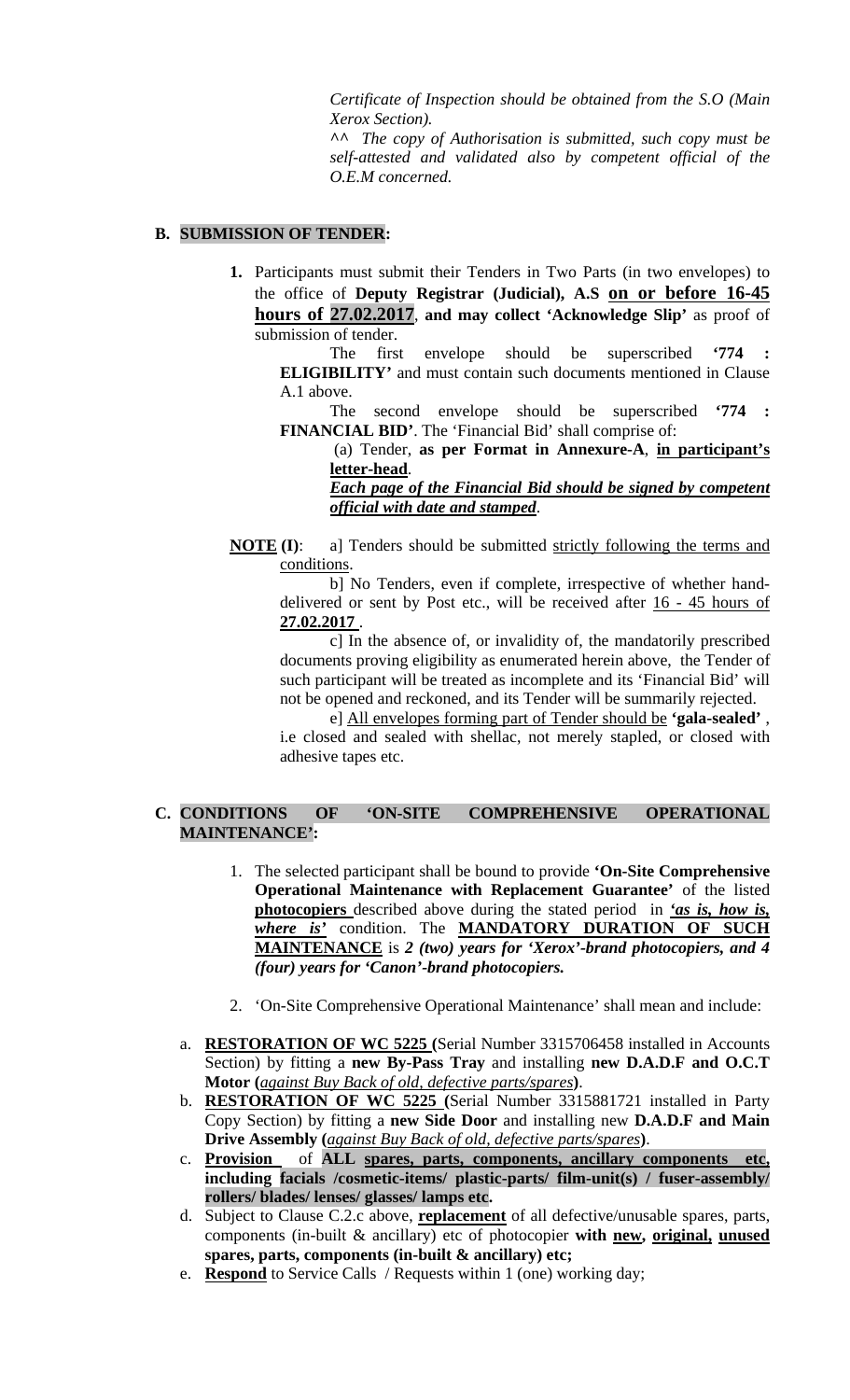- f. **Provision of alternative photocopier (of identical or better specification )** in case any listed photocopier needs to be taken away for Workshop Repairing during the 'Maintenance-period';
- g. Attending to **Preventive Maintenance** of each and every photocopier at least **once** every two months **irrespective of, and apart from, Service Call(s)**;
- h. **Cleansing** of glasses, facials, lenses, lamps, mirrors, sensors and receptors once every two months;
- i. **REPLACEMENT OF PHOTOCOPIER** with **new photocopier of equal or better specification,** in case any photocopier becomes **irreparable or unusable, due to any technical-fault/service-provider's negligence or inaction or failure or intentional lapses or irregularity** during the Maintenance-period.
- j. In all cases, the new parts/components/replaced machine etc will remain property(s) of this Hon'ble Court.
	- 3. In case of any irregularity, delinquency, improper service, delayed response, intentional service/maintenance-lapses, **'Liquidated Damages'** of upto **50%** of Billed Amount shall be realised by the Hon'ble Court from the selected participant, **apart from taking any other punitive measures** as the Competent Authority of this Hon'ble Court may deem appropriate.
	- 4. **As per relevant Rules, NO Advance Payment will be released.**  Payment(s) will be released**,** after due evaluation, **subject to procedural formalities, rules & regulations and availability of funds** at the material points of time.

### **D. OPENING OF TENDER:**

.

**1.** Tenders, if considered timely, valid and complete, will be opened jointly by Joint Registrar (General Administration-II) and Deputy Registrar (Judicial) on **28.02.2017/29.02.2017** during office-hours.

#### **E. POST-SELECTION DUTIES AND OBLIGATIONS**

- **1.** The selected Maintenance Provider **shall be bound to provide maintenance** and servicing of the listed Photocopiers for the given periods strictly as per the conditions mentioned in Clause C.2 herein above and at such rate(s) as will be kindly approved by the Hon'ble Competent Committee.
- **2.** In case of Service Calls, the selected Maintenance Provider shall ensure that Service Call Statement/Report is duly endorsed by the Section Officer/Superintendent/competent Assistant of the Section/Department concerned or Superintendent, Photocopy Section (Main Xerox Section, A.S).
- **3.** The selected Maintenance Provider **shall not be entitled to re-assign the Maintenance-contract** to any third-party.
- **4.** The selected Maintenance Provider **shall not be able to rescind** the Contract in the midst of the settled 'Maintenance-period'. In such case, the selected Maintenance Provider shall have to **refund upto 80% of all payments received by it** as on the material point of time as Liquidated Damages.
- **5.** The selected Maintenance Provider shall submit 'Maintenance Matrix', or names, designations and contact details of competent officials and technicians, to Superintendent, Photocopy Section.
- **6.** The selected concern(s) shall remain indemnified against such defects to photocopier-unit(s) that are resultant of intentional mishandling, rodentnuisance, infiltration of extraneous particles, electrical short-circuits, natural calamities and rampage.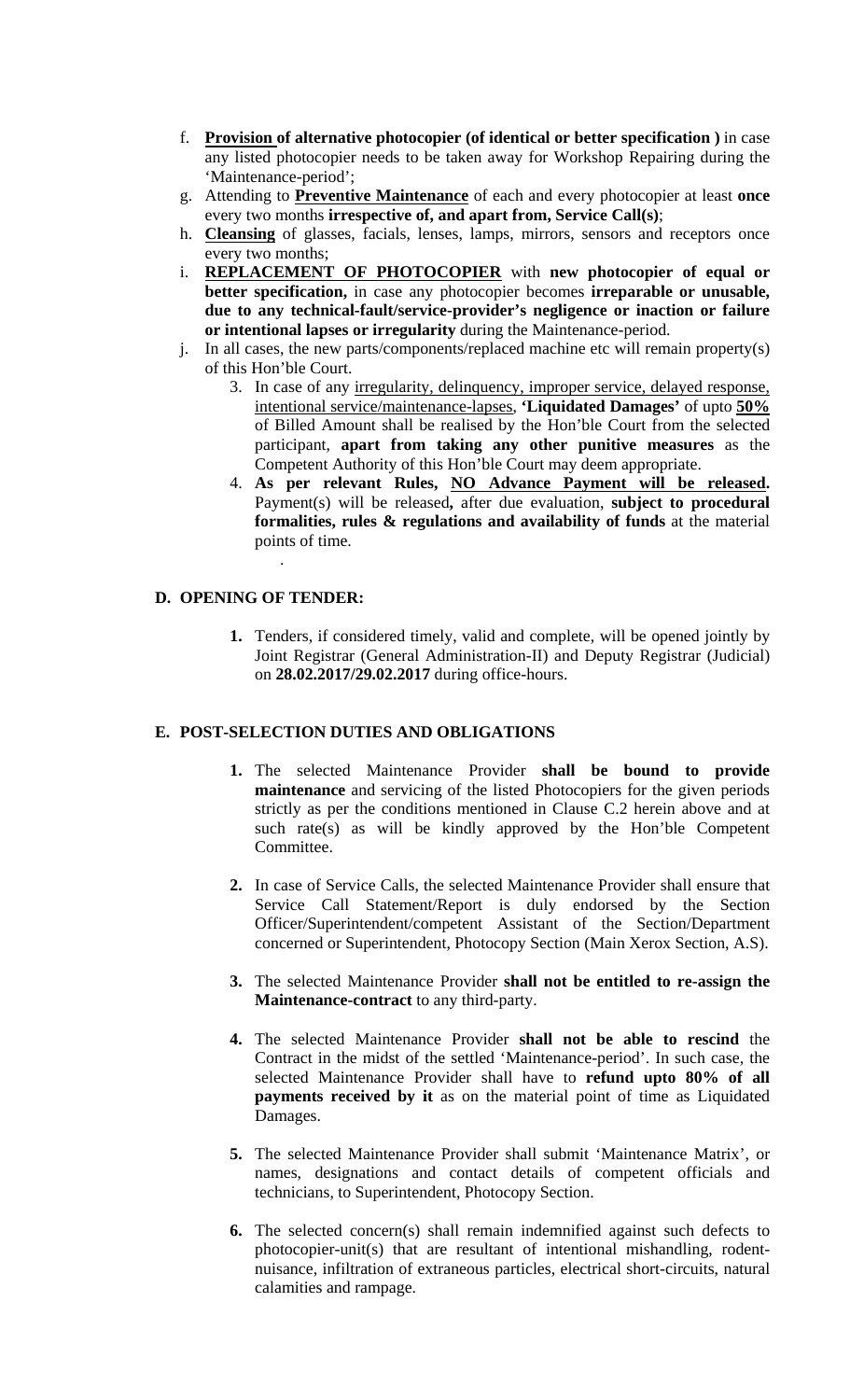### **F. GENERAL:**

- **1. Those who are not comfortable with this Hon'ble Court's 'Terms & Conditions of O.C.O.M' (as enumerated herein) need not participate. No counter-offer will be entertained, irrespective of whether the participant making counter-offer has quoted the lowest price or not**.
- **2.** Canvassing by any participant, in any form, will render its disqualification.
- **3.** The Hon'ble Court may accept partly or fully, such offer of any of the otherwise eligible participants, which will be considered most substantially responsive. **The Hon'ble Court may issue Work Order in favour of any such participant whose Tender is valid and complete, and whose Tender/Offer has been reasonably regarded as substantially approvable**. As regards consideration of offers made by the participants, the decision of the Hon'ble Competent Committee will be final and binding.
- **4.** The Hon'ble Court may cancel the instant process at any point of time without ascribing any reason whatsoever.

xxxxxxxxxxxxxxxxxxxxxxxxxxxxxxxxxxxxxxxxxxxxxxxxxxxxxxxxxxxx

## **ANNEXURE – A**

#### **Mandatory Format of: 'FINANCIAL BID'**

**To** 

**The Deputy Registrar (Judicial), High Court, A.S, Calcutta.** 

**Sub: Tender in response to N.I.T No. 774 – Jt. Reg. (Admn.-II) dated 20.02.2017** 

**NAME:** 

**PAN:** 

|    | Model & Unit-<br>description                        | <b>Period/Term</b><br>of 'O.C.O.M'<br>(With<br><b>Replacement</b><br>Guarantee) | <b>Restoration</b><br>Charges,<br>if any | Maintena-<br>nce<br><b>Charges</b> | <b>GROSS</b><br><b>RATE</b><br><i>(exclusive</i><br>of taxes) | <b>PROPOSED</b><br>PAYMENT-<br><b>SCHEDULE</b> |
|----|-----------------------------------------------------|---------------------------------------------------------------------------------|------------------------------------------|------------------------------------|---------------------------------------------------------------|------------------------------------------------|
| 1. | <b>WC 5225 (Xerox)</b><br>Serial No.:<br>3315706458 | $2$ (two) years                                                                 |                                          |                                    |                                                               |                                                |
| 2. | WC 5225 (Xerox)<br>Serial No.:<br>3315881721        | $2$ (two) years                                                                 |                                          |                                    |                                                               |                                                |
| 3. | $iR$ 2420 (Canon)<br>Serial No.:<br>QXS011187       | 4 (four) years                                                                  |                                          |                                    |                                                               |                                                |
| 4. | $iR2422L$ (Canon)<br>Serial No.:<br>SWB05055        | 4 (four) years                                                                  |                                          |                                    |                                                               |                                                |